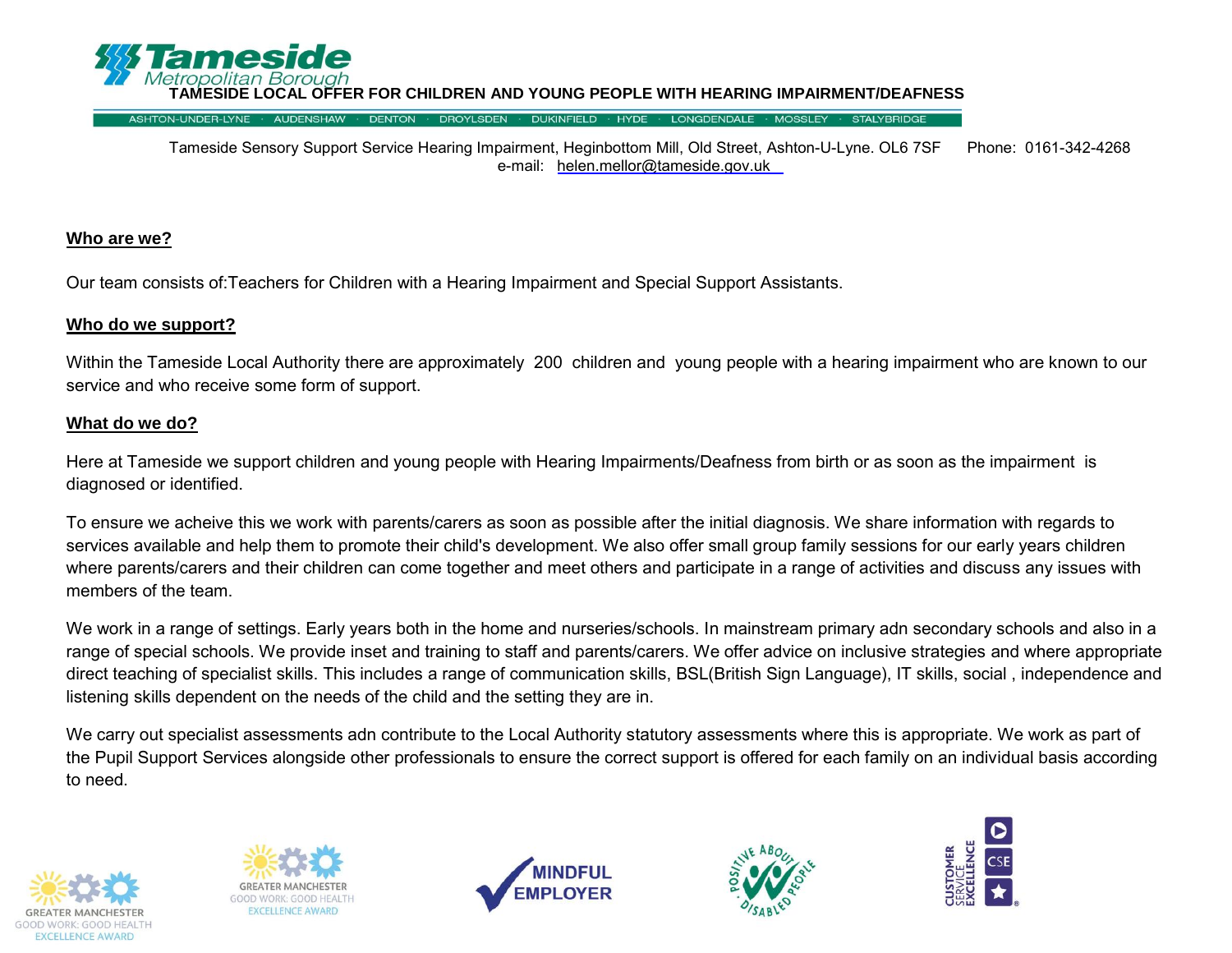### **Our Values and Aims**

Our philosophy is that all children and young people should have the same opportunities to succeed, reach their potential and go beyond. We want every child to have the best possible quality of life. The team is dedicated to providing a high quality level of support to ensure each family is able to make decisions based on informed choice.

#### **What Area Do We Cover?**

We cover the whole of the Tameside Local Authority: Ashton-Under-Lyne, Audenshaw, Denton, Droylsden, Dukinfield, Hyde, Longdendale, Mossley and Stalybridge

#### **Who can access our service?**

Any child or young person from 0 to 16 years old with a hearing impairment and 16 to 18 years with a hearing impairment dependent on need.

## **How are children and young people referred to the service?**

Many of our referrals come directly from the Audiology department at Tameside Hospital via Dr Marsden. However anyone who has a concern about a child or young person can refer them to the service this includes, parents, health visitors, teachers, social workers, therapists, speech and language therapist etc.

### **What happens after the referral is made?**

Each referral is allocated to a Teacher for Children with Hearing Impairment. At this point parental consent will be needed before an initial visit and assessment can be carried out. Once a visit has been made to your child in the home or setting and on completion where necessary of the NATSIP eligibility criteria we will inform the family and the referrer of the outcome. Where we feel a referal does not meet the required criteria for us to participate then we will do our best to signpost and provide additional information which may support the parent/carer or professionals working with the child or young person.

#### **How do we communicate with service users?**

We communicate directly with parents/carers throughout the time we work with the family. Parents/carers are able to contact the service where they have concerns or questions and we aim to deal with these in a timely fashion. We have a strategic development group CHSWG-childrens hearing services working group. The group is made up of parents and professionals including Teachers of the Deaf, social care and the Audiology Department.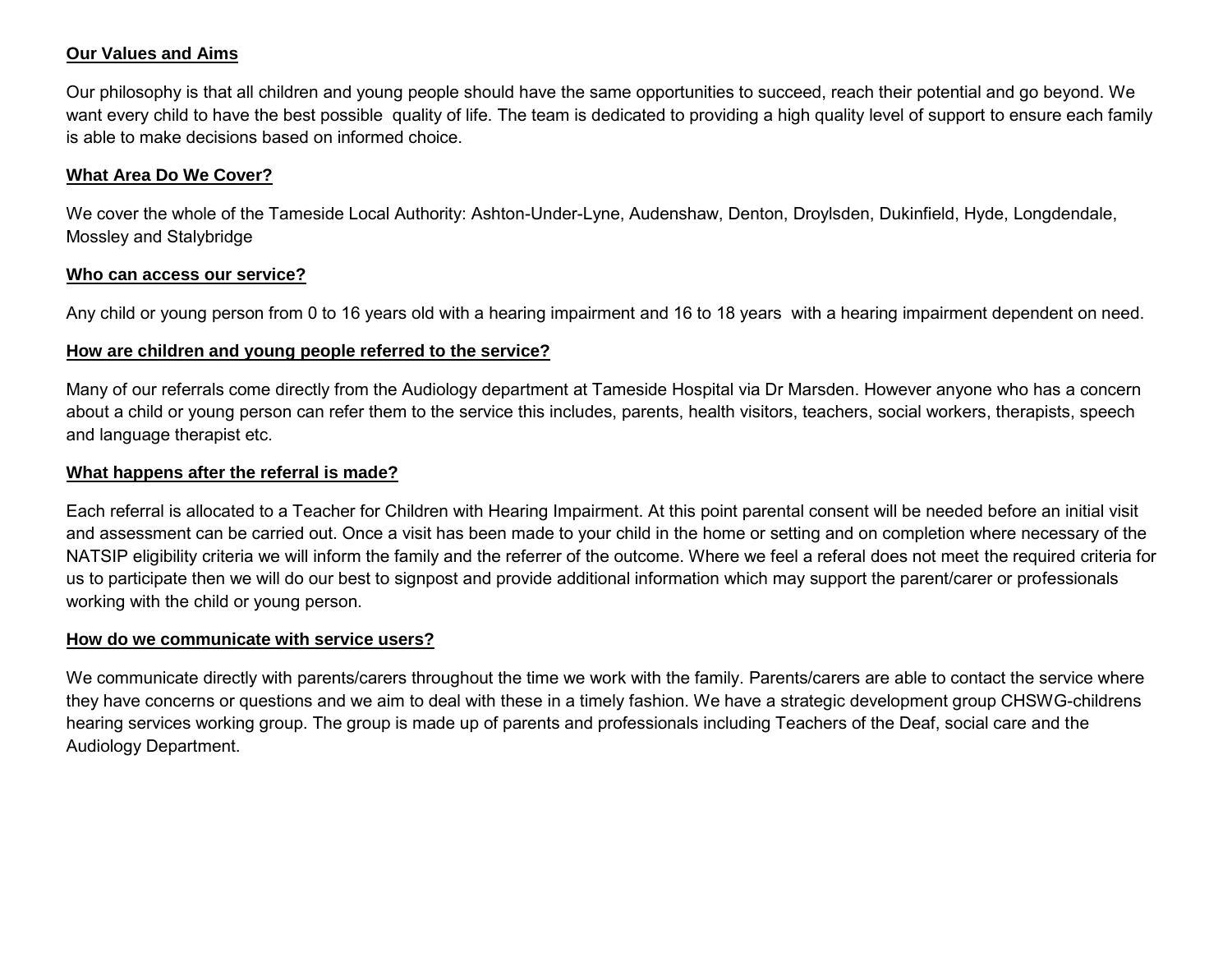## **What qualifications do the staff have?**

Every child is allocated a Teacher for Children with Hearing Impairment. All the teachers hold mandatory qualifications in hearing impairment. If they are training then until they are qualified they are supervised by a qualified specialist. We also employ Special Support Assistants who have undergone training to very high standards to ensure they are able to suppor the children and young peope appropriately. All staff hold Level 2 BSL (British Sign Language). In addition we have two members of staff one who has Level 4 BSL and one who has Level 6 BSL. We also have a lady who works as a Deaf Role Model and supports our pupils who need more intense BSL support.

All staff attend regular high quality training to ensure they are up to date with developments and opportunities to continuously develop their skills. They are supervised by the Head of the Sensory Support Service Michele Eaton Teacher for Children with Hearing Impairment.

## **What is available from the service?**

#### **Early Years**

We currently employ two Teachers for Children with Hearing Impairment to work with our early years children. We carry out an initial assessment of needs and identify strategies, skills and suitable activities to ensure progression.

Depending on the outcome of this assessment we may provide the following:

- 1. Information to parents this can include but is not exhaustive
- 2. Understanding the child's type and degree of hearing loss and the implications of this
- 3. Communication options that are available
- 4. Use and maintenance of hearing aids, cochlear implants, FM systems
- 5. Signposting parents/carers to other agencies
- 6. The professionals available and their roles
- 7. The services that are available and how to access them
	- Opportunities to meet other parents/carers
	- Offering joint visits for hearing aid fitting and cochlear implant appointments
	- Offering and supporting an informed choice
- 8. Supporting parents/carers with advice about the development of their child and providing suitable individual programmes of need.
	- Interaction and communication skills
	- Developing language and listening skills
	- Baby and family signing/BSL
	- Learning through play and story telling
	- Monitoring progress/monitoring protocol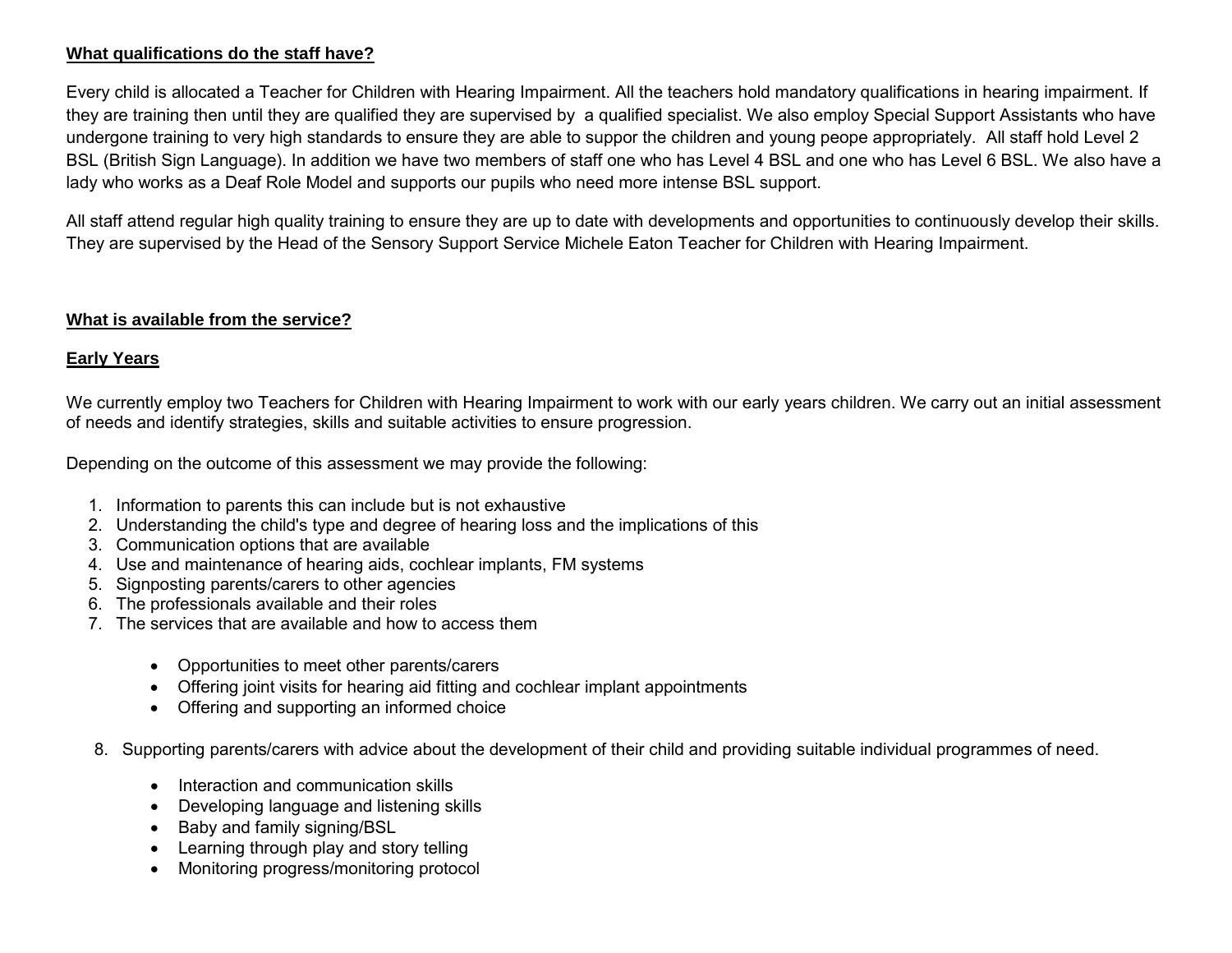- 9. Working with other professionals
	- With parent/carer permission sharing information with other professionals involved
	- Where appropriate being the lead professional for a family
	- Raising awareness of the needs of the child and the family in Early Years settings and providing advice and strategies to meet these needs
- 10. Access to our Deaf Role Model
- 11. Supporting transition from home to nursery or early years setting and then from there into school.

#### **Education, Health and Care Plans**

The team will be involved in providing evidence and reports for an EHC plan if it is determined your child needs one. An EHC plan brings your child's education, health and social care needs into a single, legal document. The referral form and the Hopes and Aspirations form can be found at:

**<http://www.tameside.gov.uk/sen/guidance/assessments>**

#### **Transition periods**

Once children move from the Early Years setting to school there are three main options to choose. Again support levels are determined by using the NATSIP eligibility criteria alongside the professional assessments and advice from the Teacher for Children with Hearing Impairment.

1. The child will need minimal support and will be placed on the Supervisory Caseload where they will be visited in school once or twice a year and more where requested. may include children in Special Educational Settings. They will also receive extra support at periods of transition Nursery to School, Primary School to Secondary School and Secondary School to Further Education. These children will come under the General Provision in the table below.

2. Where a child needs weekly support from a Teacher for Children with Hearing Impairment this will range from 1 to 5 hours per week dependent on need. This may include children in Special Educational Settings. There may be individual circumstances when a child will recieve more than 5 sessions a week in a mainstream setting but this will be determined on an individual assessment of need. These children will come under the Targeted Provision in the table below.

3. Where children need more specialised and individual support from a Teacher for Children with Hearing Impairment we would discuss with parents/carers the child attending either the primary or secondary Resource Base or a special school. Also where children need more support than would be possible to give in a mainstream setting. These children will come under the Individualised Provision in the table below.

4. Once children move on from Secondary to Further Education the team work with the new provider to offer support for transition and advice and guidance as to how their needs will best be supported.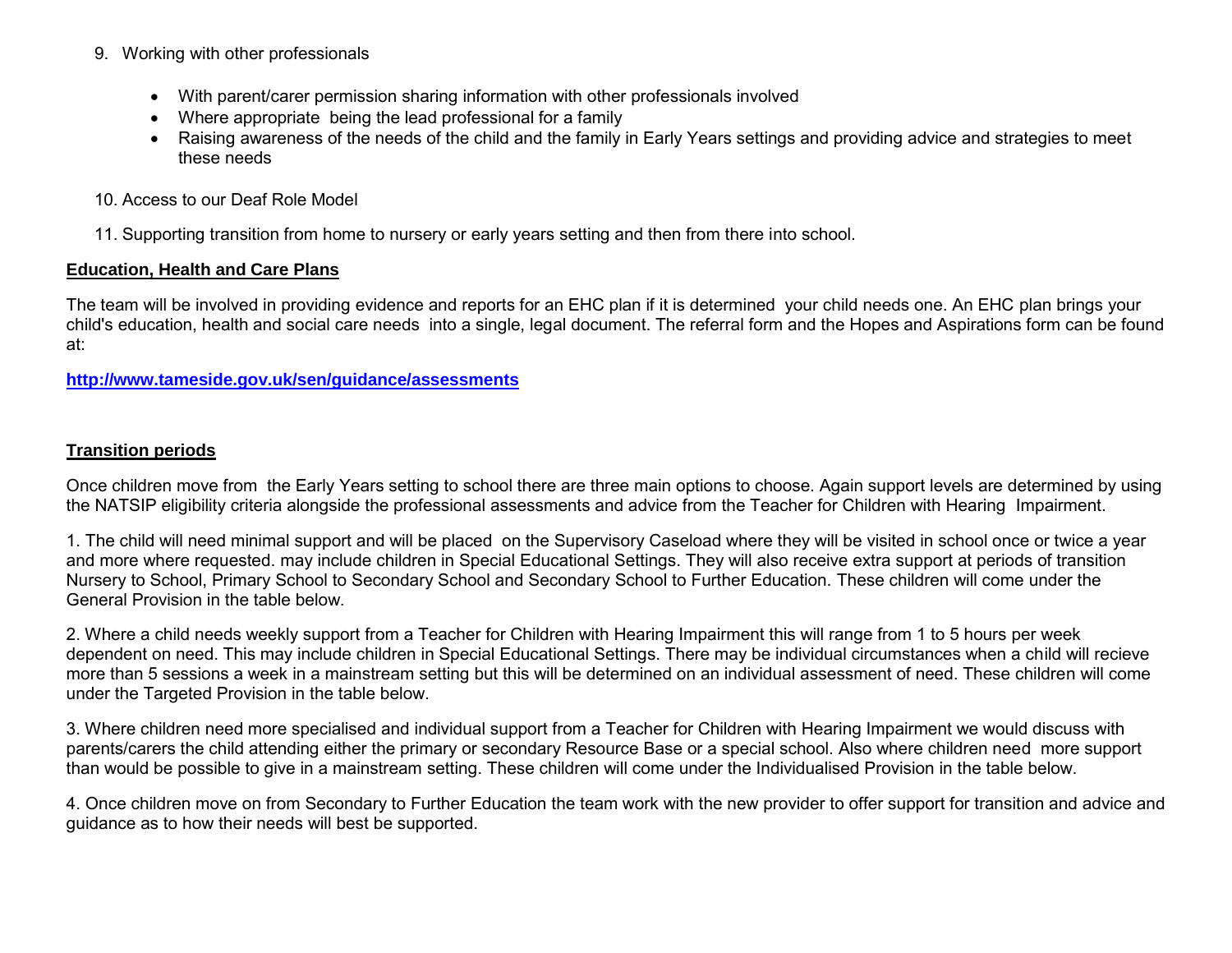# **Primary Secondary Support**

| Area of                                     | <b>General Provision</b>                                                                                                                                                                                                                                                                                                                                                                                                                                                                                                                                                                                                                                                                                                                                                                                                                   | <b>Targeted Provision</b>                                                                                                                                                                                                                                                                                                                                                                                                                                                                                                                                                                                                                                                                                                                                                                                                                                                                                                                                                                                                                                                                                                                                              | <b>Individualised Provision</b>                                                                                                                                                                                                                                                                                                                                                                                                                                                                   |
|---------------------------------------------|--------------------------------------------------------------------------------------------------------------------------------------------------------------------------------------------------------------------------------------------------------------------------------------------------------------------------------------------------------------------------------------------------------------------------------------------------------------------------------------------------------------------------------------------------------------------------------------------------------------------------------------------------------------------------------------------------------------------------------------------------------------------------------------------------------------------------------------------|------------------------------------------------------------------------------------------------------------------------------------------------------------------------------------------------------------------------------------------------------------------------------------------------------------------------------------------------------------------------------------------------------------------------------------------------------------------------------------------------------------------------------------------------------------------------------------------------------------------------------------------------------------------------------------------------------------------------------------------------------------------------------------------------------------------------------------------------------------------------------------------------------------------------------------------------------------------------------------------------------------------------------------------------------------------------------------------------------------------------------------------------------------------------|---------------------------------------------------------------------------------------------------------------------------------------------------------------------------------------------------------------------------------------------------------------------------------------------------------------------------------------------------------------------------------------------------------------------------------------------------------------------------------------------------|
| Provision                                   |                                                                                                                                                                                                                                                                                                                                                                                                                                                                                                                                                                                                                                                                                                                                                                                                                                            |                                                                                                                                                                                                                                                                                                                                                                                                                                                                                                                                                                                                                                                                                                                                                                                                                                                                                                                                                                                                                                                                                                                                                                        |                                                                                                                                                                                                                                                                                                                                                                                                                                                                                                   |
|                                             | Provision available to the child or                                                                                                                                                                                                                                                                                                                                                                                                                                                                                                                                                                                                                                                                                                                                                                                                        | Provision provided to the child or young                                                                                                                                                                                                                                                                                                                                                                                                                                                                                                                                                                                                                                                                                                                                                                                                                                                                                                                                                                                                                                                                                                                               | The child or young person needs a more<br>personalised provision                                                                                                                                                                                                                                                                                                                                                                                                                                  |
|                                             | young person                                                                                                                                                                                                                                                                                                                                                                                                                                                                                                                                                                                                                                                                                                                                                                                                                               | person                                                                                                                                                                                                                                                                                                                                                                                                                                                                                                                                                                                                                                                                                                                                                                                                                                                                                                                                                                                                                                                                                                                                                                 |                                                                                                                                                                                                                                                                                                                                                                                                                                                                                                   |
|                                             | Supervisory                                                                                                                                                                                                                                                                                                                                                                                                                                                                                                                                                                                                                                                                                                                                                                                                                                | Mainstream                                                                                                                                                                                                                                                                                                                                                                                                                                                                                                                                                                                                                                                                                                                                                                                                                                                                                                                                                                                                                                                                                                                                                             | <b>Resource Base/Special</b>                                                                                                                                                                                                                                                                                                                                                                                                                                                                      |
| Assessment<br>Planning and<br><b>Review</b> | <b>Education</b><br>Early Years - Access to EY provision,<br>children's centres<br>School age - Access to education and<br>participation in extra curricular activities<br><b>Educational settings Staff have</b><br>opportunities to access CPD to<br>develop awareness of meeting the<br>needs of CYP with SI<br>Staff are aware of indicators of SI<br>Referring to outside services and<br>signposting<br>Planning demonstrates how CYP's<br>diverse needs are met<br>Sharing information about assessments<br>required, planning and review processes<br>Accessing teacher of deaf with<br>mandatory qualifications and up to date,<br><b>CPD</b><br>Involving teacher of deaf in monitoring<br>progress and planning<br>Implementing recommendations from<br>teacher of deaf<br>Organising and contributing to reviews,<br>IEP's etc | Assessment carried out by teacher of deaf to<br>identify needs, e.g.<br>- Assessment of access to the curriculum<br>- Language - receptive and expressive<br>- Radio systems<br>Monitoring of progress by teacher of deaf<br>- Early Support monitoring protocol for deaf<br>children<br>- Language skills and alternative means of<br>communication: sign supported English<br>- Access to the curriculum<br>- Development - based on areas where SI<br>impacts more significantly<br>Providing recommendations about levels of<br>support and interventions required<br>Contributing to assessments required for EHCP,<br>IEPs, etc.<br>Produce sensory profiles or pupil inclusion plans<br>with information about strategies required to<br>include the pupil<br>Produce yearly plans with information about<br>desirable long term outcomes and what support is<br>in place to achieve it.<br>Regular review of yearly plans, pupil inclusion<br>plans and sensory profiles<br>Contributing to school assessments.<br>Contribute to multi agency assessments not<br>necessarily specific to SI<br>Planning transition between key stages and into<br><b>HE/FE</b> | <b>As targeted Provision plus</b><br>On-going assessment of specialist areas<br>Joint planning with educational settings to<br>ensure access to the curriculum (according<br>to service criteria)<br>Individual programmes of work in specialist<br>areas - targeted interventions to develop<br>specialist skills<br>Assessment and Personalised planning to<br>meet individual needs<br>Contribution to provision mapping<br>Regular review of provision maps and levels<br>of support required |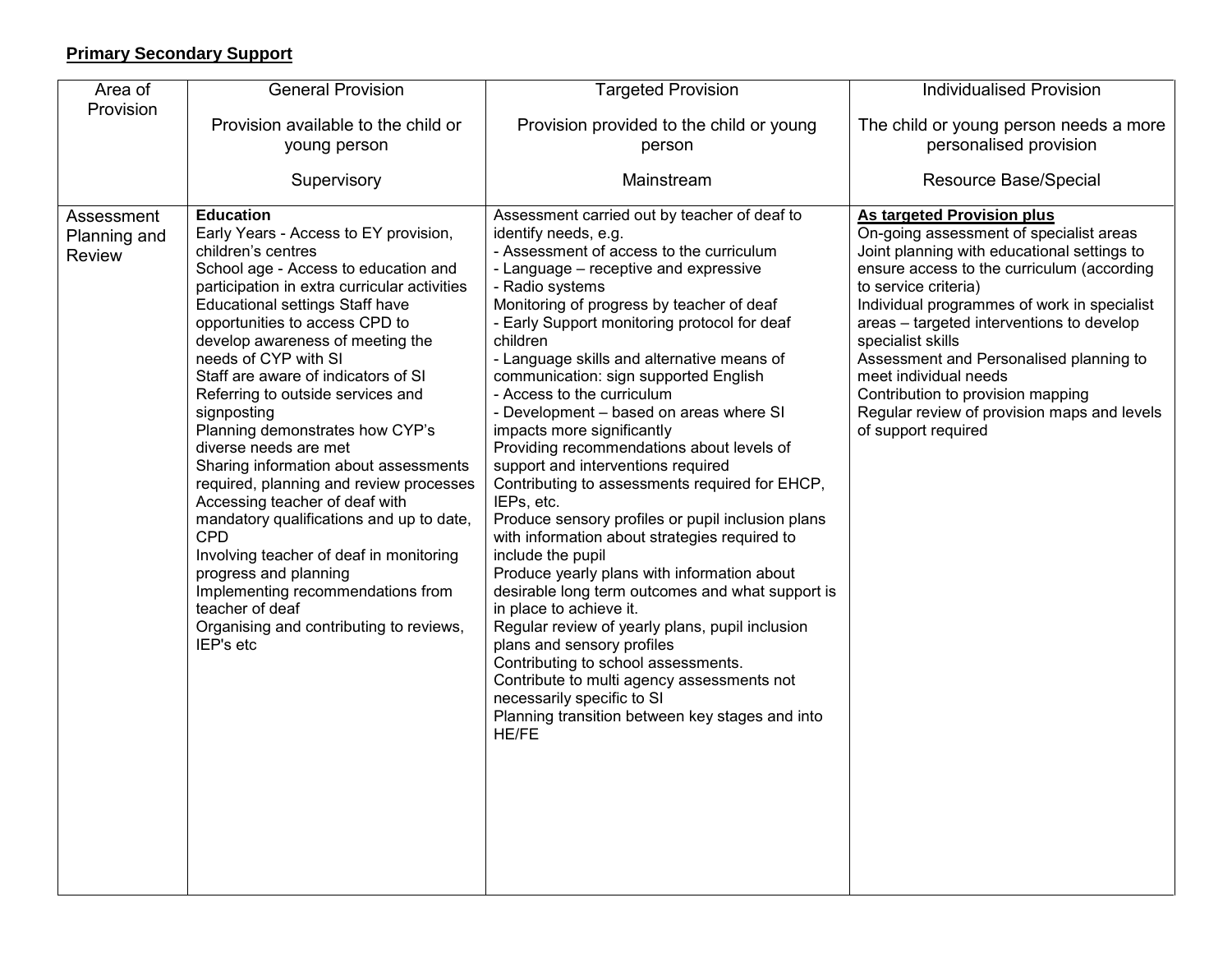| Area of                                 | <b>General Provision</b>                                                                                                                                                                                                                                                                                                                                                                                                                                                                                                                                                                                                | <b>Targeted Provision</b>                                                                                                                                                                                                                                                                                                                                                                                                                                                                                                                                                                                                                                                                                                                                                                                                                                                                                                                                                    | <b>Individualised Provision</b>                                                                                                                                                                                                                                                                                                                                                                                                                                                                                                                                                                                              |
|-----------------------------------------|-------------------------------------------------------------------------------------------------------------------------------------------------------------------------------------------------------------------------------------------------------------------------------------------------------------------------------------------------------------------------------------------------------------------------------------------------------------------------------------------------------------------------------------------------------------------------------------------------------------------------|------------------------------------------------------------------------------------------------------------------------------------------------------------------------------------------------------------------------------------------------------------------------------------------------------------------------------------------------------------------------------------------------------------------------------------------------------------------------------------------------------------------------------------------------------------------------------------------------------------------------------------------------------------------------------------------------------------------------------------------------------------------------------------------------------------------------------------------------------------------------------------------------------------------------------------------------------------------------------|------------------------------------------------------------------------------------------------------------------------------------------------------------------------------------------------------------------------------------------------------------------------------------------------------------------------------------------------------------------------------------------------------------------------------------------------------------------------------------------------------------------------------------------------------------------------------------------------------------------------------|
| Provision                               |                                                                                                                                                                                                                                                                                                                                                                                                                                                                                                                                                                                                                         |                                                                                                                                                                                                                                                                                                                                                                                                                                                                                                                                                                                                                                                                                                                                                                                                                                                                                                                                                                              |                                                                                                                                                                                                                                                                                                                                                                                                                                                                                                                                                                                                                              |
|                                         | Provision available to the child or                                                                                                                                                                                                                                                                                                                                                                                                                                                                                                                                                                                     | Provision provided to the child or young                                                                                                                                                                                                                                                                                                                                                                                                                                                                                                                                                                                                                                                                                                                                                                                                                                                                                                                                     | The child or young person needs a more                                                                                                                                                                                                                                                                                                                                                                                                                                                                                                                                                                                       |
|                                         | young person                                                                                                                                                                                                                                                                                                                                                                                                                                                                                                                                                                                                            | person                                                                                                                                                                                                                                                                                                                                                                                                                                                                                                                                                                                                                                                                                                                                                                                                                                                                                                                                                                       | personalised provision                                                                                                                                                                                                                                                                                                                                                                                                                                                                                                                                                                                                       |
|                                         | Supervisory                                                                                                                                                                                                                                                                                                                                                                                                                                                                                                                                                                                                             | Mainstream                                                                                                                                                                                                                                                                                                                                                                                                                                                                                                                                                                                                                                                                                                                                                                                                                                                                                                                                                                   | Resource Base/Special                                                                                                                                                                                                                                                                                                                                                                                                                                                                                                                                                                                                        |
|                                         |                                                                                                                                                                                                                                                                                                                                                                                                                                                                                                                                                                                                                         |                                                                                                                                                                                                                                                                                                                                                                                                                                                                                                                                                                                                                                                                                                                                                                                                                                                                                                                                                                              |                                                                                                                                                                                                                                                                                                                                                                                                                                                                                                                                                                                                                              |
| Teaching<br>Curriculum<br>and Inclusion | <b>Quality First teaching</b><br>Educational settings are aware of how to<br>refer pupils with SI<br>Staff access CPD to raise awareness of<br>good practice in meeting the needs of<br>CYP with SI<br>Access to a broad curriculum that takes<br>into consideration a range of needs<br>Consideration of pace to include pupils<br>Teaching methods that take into<br>consideration learning styles<br>Single Equality Duty - takes into<br>consideration access to the curriculum -<br>ensuring strategies, materials, resources<br>and specialist equipment are available.<br>Opportunities to access outside school | Core training to staff in setting (initial training,<br>refreshers at transition between key stages and<br>annual meeting with new CT / SENCO)<br>Transition support between settings<br>Pupils with SI are included in their class/lessons<br>as much as possible - there is consideration of<br>the objectives of activities and how much pupil<br>benefits from them<br>Advice on adaptations / modifications required to<br>access the curriculum and promote inclusion<br>Undertake risk assessment and support others<br>implementing any health and safety requirements<br>Visits to educational setting (according to service<br>criteria)<br>Work with EY settings and schools (mainstream<br>and special) to meet the needs of CYP with SI:                                                                                                                                                                                                                        | <b>As Targeted provision plus</b><br>Regular visits - according to service criteria:<br>- higher level of ongoing training and support<br>(e.g. modeling/discussions with staff, etc).<br>- direct work with pupil by a teacher of the<br>deaf including additional curriculum areas:<br>- language skills<br>$-$ ICT<br>- social skills development<br>- study skills<br>- organisation of the environment to promote<br>independence<br>- small group activities to promote learning<br>and inclusion<br>Access to personalised curriculum including<br>specialist curriculum, may require flexible<br>timetabling to meet |
|                                         | activities, e.g. clubs                                                                                                                                                                                                                                                                                                                                                                                                                                                                                                                                                                                                  | - provide information, e.g. about interpreting<br>behaviours/meaning, understanding issues<br>around communication / exploration and learning<br>etc - advise on strategies, adaptations and<br>modifications needed,<br>- provide on-going training, e.g. strategies, use of<br>IT,<br>- technical support (e.g. hearing aids, radio<br>systems, specialist equipment, as appropriate)<br>- Support transfer into EY settings and schools<br>Access to trained teaching assistant support<br>(depending on the setting some of this is funded<br>by the setting and some of it may be funded<br>through high needs block held by LA) to:<br>- mediate the environment as advised by teacher<br>of deaf, provide pre and post tutoring<br>- implement programmes of work<br>- produce resources and adapt/modify materials<br>- ensure safety<br>- liaise with teachers to contribute to monitoring of<br>progress<br>- mediate social interaction<br>- promote independence | Balanced curriculum through involvement of<br>CYP, family, teacher of deaf, (other<br>professionals if applicable, e.g. therapists)<br>and<br>setting in decision making<br>Access to trained teaching assistant support<br>as targeted support plus (depending on the<br>setting<br>some of this is funded by the setting and<br>some of it may be funded through high<br>needs block held by LA):<br>- higher level of need likely to require more<br>significant modifications/adaptations,<br>- implement programmes of work in<br>specialist areas of the curriculum                                                    |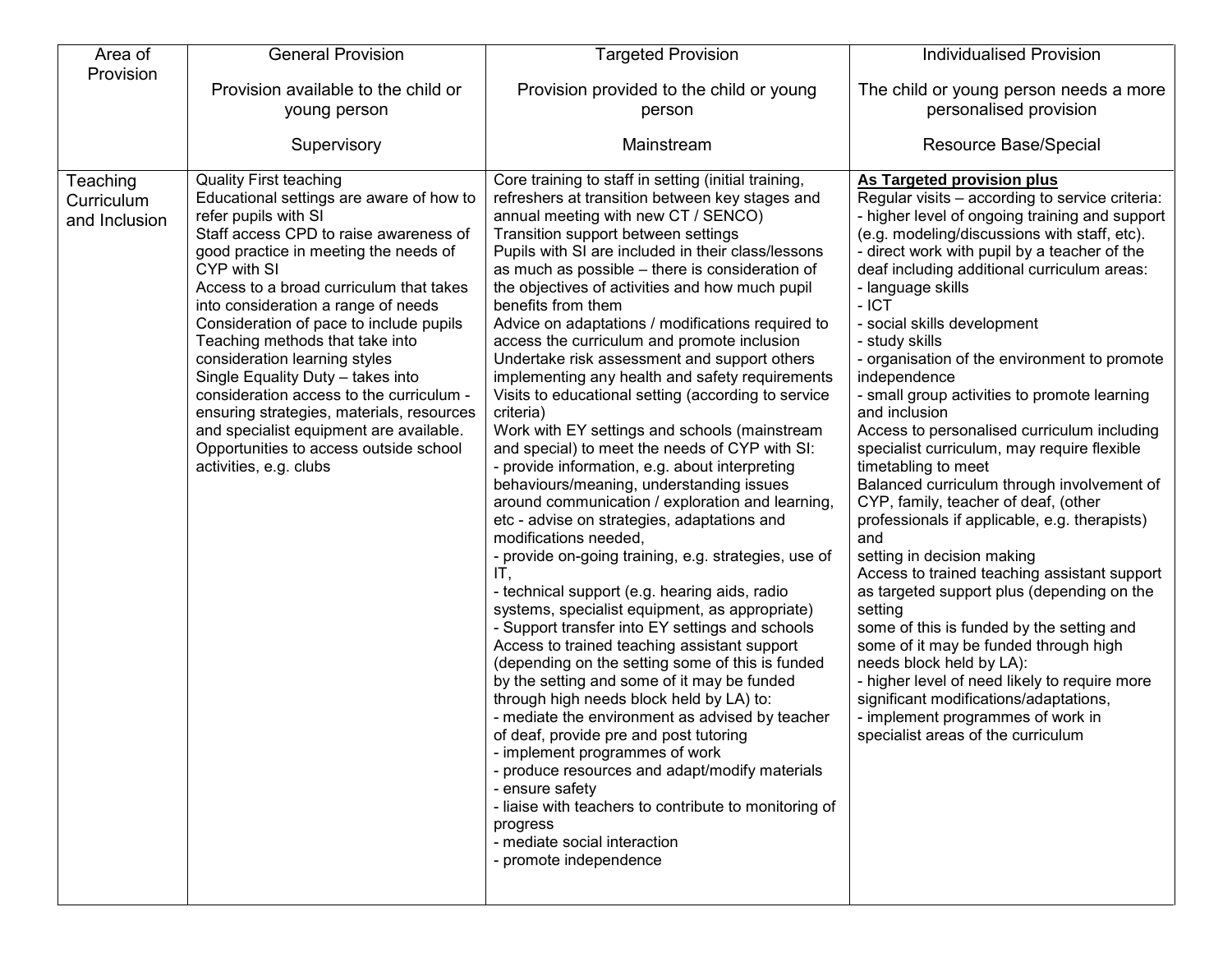| Area of          | <b>General Provision</b>                                                                                                                                                                                                                                                                                                                                  | <b>Targeted Provision</b>                                                                                                                                                                                                                                                                                                                                 | <b>Individualised Provision</b>                                                                                                                                                                                                                                 |
|------------------|-----------------------------------------------------------------------------------------------------------------------------------------------------------------------------------------------------------------------------------------------------------------------------------------------------------------------------------------------------------|-----------------------------------------------------------------------------------------------------------------------------------------------------------------------------------------------------------------------------------------------------------------------------------------------------------------------------------------------------------|-----------------------------------------------------------------------------------------------------------------------------------------------------------------------------------------------------------------------------------------------------------------|
| Provision        | Provision available to the child or                                                                                                                                                                                                                                                                                                                       | Provision provided to the child or young                                                                                                                                                                                                                                                                                                                  | The child or young person needs a more                                                                                                                                                                                                                          |
|                  | young person                                                                                                                                                                                                                                                                                                                                              | person                                                                                                                                                                                                                                                                                                                                                    | personalised provision                                                                                                                                                                                                                                          |
|                  | Supervisory                                                                                                                                                                                                                                                                                                                                               | Mainstream                                                                                                                                                                                                                                                                                                                                                | Resource Base/Special                                                                                                                                                                                                                                           |
| Environment      | Single Equality Duty - takes into                                                                                                                                                                                                                                                                                                                         | Advice is provided to ensure the environment is                                                                                                                                                                                                                                                                                                           | Advice is provided to ensure the                                                                                                                                                                                                                                |
|                  | consideration access to the curriculum                                                                                                                                                                                                                                                                                                                    | accessible to CYP with SI - Environmental audits                                                                                                                                                                                                                                                                                                          | environment is accessible to CYP with SI -                                                                                                                                                                                                                      |
| And              | Access to resources available to CYP                                                                                                                                                                                                                                                                                                                      | maybe carried out to advice on reasonable                                                                                                                                                                                                                                                                                                                 | Environmental audits maybe carried out                                                                                                                                                                                                                          |
|                  | within their setting                                                                                                                                                                                                                                                                                                                                      | adjustments such as changes to lighting,                                                                                                                                                                                                                                                                                                                  | Provide advice on environment                                                                                                                                                                                                                                   |
| <b>Resources</b> | Access to some specific resources<br>required to meet CYP's needs,<br>Access to equipment required to<br>produce<br>adapted resources, e.g. laminator, etc.<br>Access to technical support<br>Equipment on loan for the pupil is<br>maintained, managed, insured and used<br>effectively.<br>Access to appropriate storage for<br>resources and equipment | improved acoustics, etc.<br>Advice on management of the visual and listening<br>environment<br>Advice on resources and equipment:<br>- consumables and small pieces of equipment that<br>support CYP's needs, e.g. sound absorbing table<br>cloths, etc,<br>- hardware / software required<br>- Some equipment as stated in assessments<br>carried out by | management to meet the specific needs of<br>the pupil, access to specialist<br>equipment/resources and storage<br>requirements<br>Opportunities to trial equipment<br>Access to specialist equipment as stated in<br>assessments carried out by teacher of deaf |